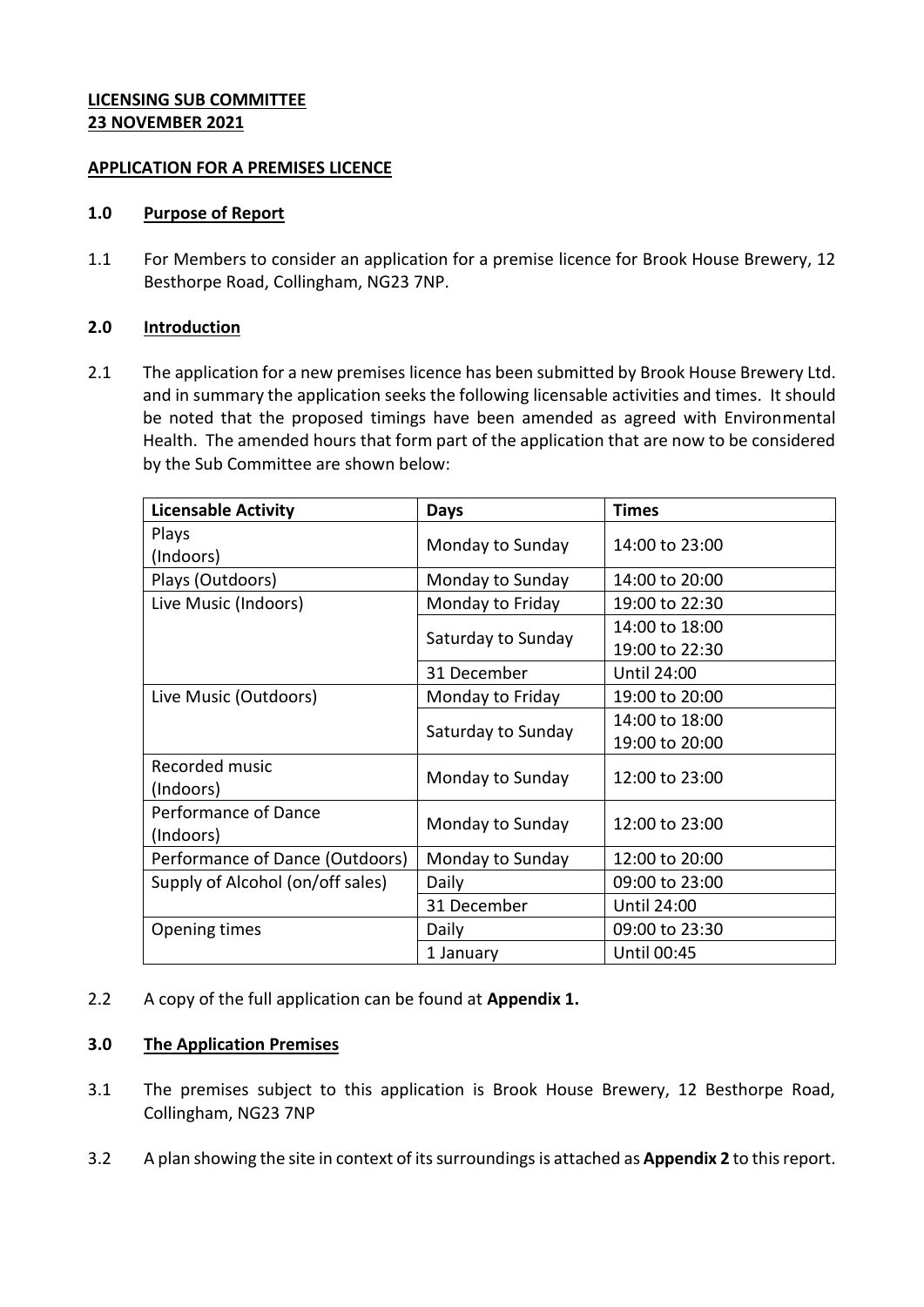# **4.0 Licensing History**

- 4.1 The Brook House Brewery has not had a licence issued under the Licensing Act 2003. However, they have applied for Temporary Event Notices in order to hold events at the premise.
- 4.2 The premises have used Temporary Event Notices to operate since 2018.
- 4.3 Temporary Event Notices are temporary licences that cover the supply of alcohol and regulated entertainment. However, these are restricted in terms of criteria, for example,
	- Each event may last no more than 168 hours (7 days) and there must be 24 hours between each event.
	- No premises may be used more than 15 times per calendar year.
	- No premises may be used for greater than 21 days per calendar year in total.
- 4.4 The following TEN's have be received in relation to Brook House Brewery:

| <b>TEN Reference</b> | Date       | Date of Event | Licensable Activities and times                |
|----------------------|------------|---------------|------------------------------------------------|
|                      | received   |               |                                                |
| 18/00646/TENLAT      | 21/06/2018 | 01/07/2018    | Beer tasting 12:00 to 16:00                    |
| 18/00704/TENLAT      | 05/07/2018 | 15/07/2018    | Brewery open day 12:00 to 18:00                |
| 18/00834/TENLAT      | 10/08/2018 | 19/08/2018    | Brewery open day 13:00 to 18:00                |
| 18/00875/TEN         | 21/08/2019 | 16/09/2018    | Brewery open day 13:00 to 18:00                |
| 18/01066/TEN         | 12/10/2018 | 28/10/2018    | Hallloween party 13:00 to 19:00                |
| 19/00038/TEN         | 10/01/2019 | 27/01/2019    | Brewery open day 13:00 to 19:00                |
| 19/00168/TEN         | 13/02/2019 | 24/02/2019    | Brewery open day 12:00 to 19:00                |
| 19/00253/TEN         | 12/03/2019 | 30-31/03/2019 | Brewery open weekend 12:00 to 19:00            |
| 19/00306/TEN         | 27/03/2019 | 17/04/2019    | Theatre performance 18:00 to 22:00             |
| 19/00327/TEN         | 04/04/2019 | 28/04/2019    | Morris dancing display 12:00 to 19:00          |
| 19/00445/TEN         | 03/05/2019 | 25-26/05/2019 | Brewery open weekend 12:00 to 19:00            |
| 19/00604/TENLAT      | 13/06/2019 | 23/06/2019    | Brewery open day 12:00 to 20:00                |
| 19/00630/TEN         | 24/06/2019 | 12/07/2019    | Open bar? 17:00 to 22:30                       |
| 19/00689/TEN         | 11/07/2019 | 27-28/07/2019 | Open bar? 17:00 to 22:30                       |
| 19/00769/TEN         | 12/08/2019 | 24-25/08/2019 | Brewery open weekend 13:00 to 22:00            |
| 19/00921/TEN         | 13/09/2019 | 28-29/09/2019 | Brewery open weekend 12:00 to 20:00            |
| 19/01021/TENLAT      | 14/10/2019 | 27/10/2019    | Brewery open day 12:00 to 20:00                |
| 19/01163/TEN         | 18/11/2019 | 01/12/2019    | Brewery open day 12:00 to 20:00                |
| 19/01236/TEN         | 09/12/2019 | 20/12/2019    | Open evening 18:00 to 23:15                    |
| 19/01237/TEN         | 09/12/2019 | 29/12/2019    | Brewery open day 12:00 to 20:00                |
| 20/00001/TENLAT      | 03/01/2020 | 12/01/2020    | Plough blessing and open day 12:00 to 20:00    |
| 20/00082/TENLAT      | 23/01/2020 | 02/02/2020    | Brewery open day 12:00 to 20:00                |
| 20/00083/TEN         | 23/01/2020 | 07/02/2020    | Live music performance with bar 18:00 to 23:00 |
| 20/00149/TEN         | 18/02/2020 | 01/03/2020    | Brewery open day 12:00 to 20:00                |
| 20/00226/TEN         | 12/03/2020 | 29/03/2020    | Plough blessing and open day 12:00 to 20:00    |
| 20/00420/TENLAT      | 17/07/2020 | 26/07/2020    | Brewery open day 12:00 to 20:00                |
| 20/00456/TENLAT      | 17/08/2020 | 30/08/2020    | Brewery open day 12:00 to 20:00                |
| 20/00558/TENLAT      | 18/09/2020 | 27/09/2020    | Brewery open day 12:00 to 20:00                |
| 20/00639/TENLAT      | 23/10/2020 | 01/11/2020    | Brewery open day 12:00 to 20:00                |
| 21/00287/TENLAT      | 16/04/2021 | 24-25/04/2021 | Brewery open weekend 12:00 to 20:00            |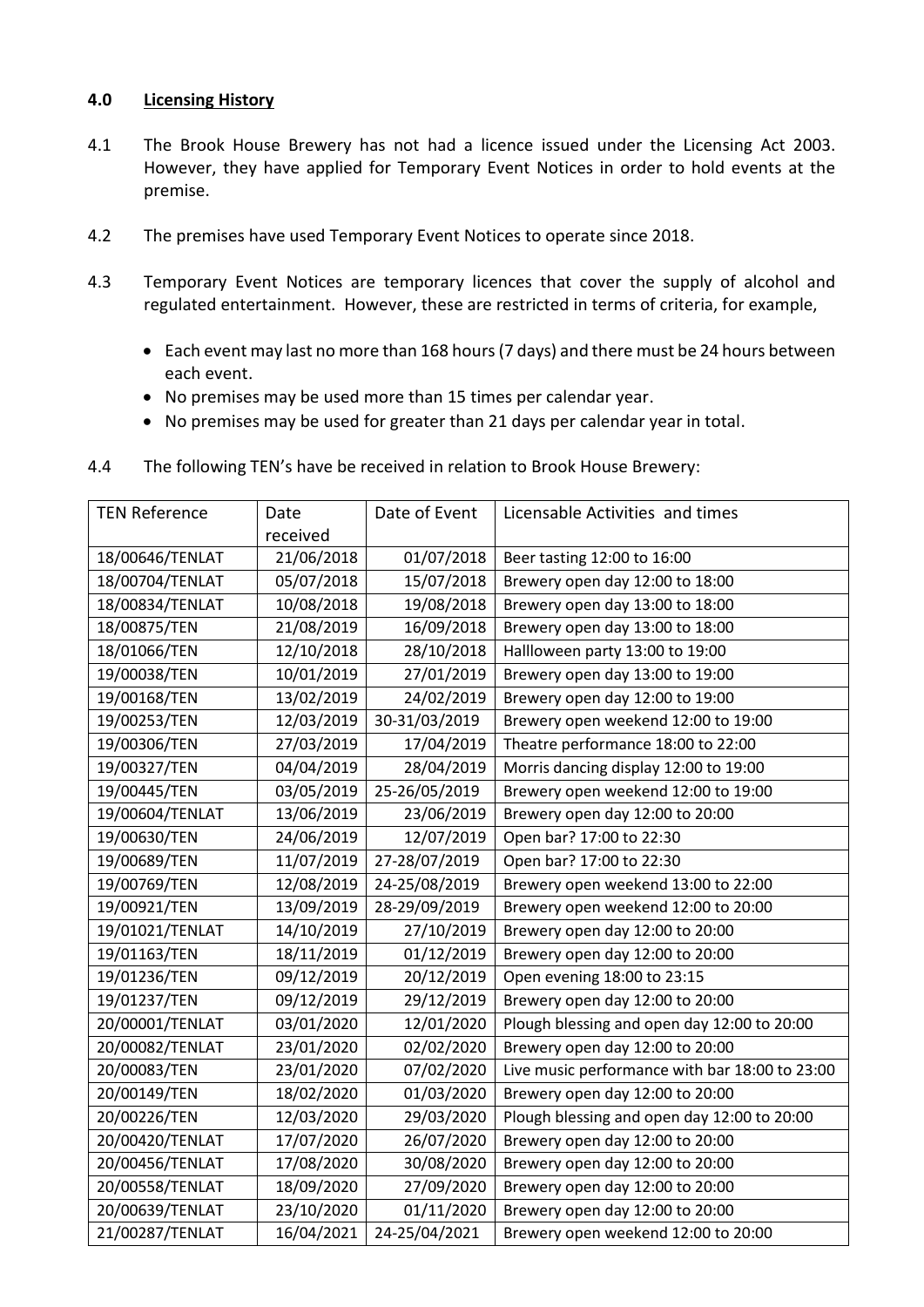| 21/00300/TENLAT | 23/04/2021 | 01-02/05/2021 | Brewery open weekend 12:00 to 20:00            |
|-----------------|------------|---------------|------------------------------------------------|
| 21/00359/TENLAT | 20/05/2021 | 29-30/05/2021 | Brewery open weekend 12:00 to 20:00            |
| 21/00386/TEN    | 04/06/2021 | 19-20/06/2021 | Brewery open weekend 12:00 to 20:00            |
| 21/00446/TENLAT | 02/07/2021 | 10/07/2021    | Brewery open day 12:00 to 22:00                |
| 21/00482/TENLAT | 16/07/2021 | 23-25/07/2021 | Brewery open weekend 12:00 to 23:00            |
| 21/00583/TENLAT | 20/08/2021 | 28-30/08/2021 | Brewery open weekend 12:00 to 19:00            |
| 21/00608/TENLAT | 02/09/2021 | 11/09/2021    | Concert                                        |
| 21/00654/TENLAT | 17/09/2021 | 26/09/2021    | Brewery open day 12:00 to 19:00                |
| 21/00734/TEN    | 15/10/2021 | 31/10/2021    | Brewery open day 12:00 to 21:00                |
| 21/00781/TENLAT | 27/10/2021 | 05/11/2021    | Theatre performance 18:00 to 23:00 - Refused - |
|                 |            |               | Counter Notice served as received objection    |
|                 |            |               | from EH                                        |

# **5.0 Premise with Licensable Activities in the Surrounding Area**

5.1 There are no comparable premises in the vicinity of Brook House Brewery. The nearest is approx. 0.5 miles by road and is The Royal Oak, 44 High Street, Collingham, NG23 7LB. A redacted copy of this licence is found at **Appendix 3.**

# **6.0 Reason for Hearing**

- 6.1 Representations have been received from:
	- Planning, Newark & Sherwood District Council
	- Mr David Thomas, 171 Low Street, Collingham, NG23 7NL
	- Mr & Mrs Orme, 8 Woodhill Road, Collingham, NG23 7NR
	- Ms Bev Ford, 15 Rio Drive, Collingham, NG23 7NB
	- Mr & Mrs Bolton, 19 Rio Drive, Collingham, NG23 7NB
	- Collingham Parish Council, c/o 71 High Street, Collingham, NG23 7LB
	- Mr & Mrs Dodds, 10 Rio Drive, Collingham, NG23 7NB
	- Mr Adam & Dr Zara Pogson, Rio Drive, Collingham, NG23 7NB

A copy of their representations are attached as **Appendix 4**

- 6.2 In total, 8 relevant representations were received by the Licensing Authority within the prescribed time. The points that are relevant to the licensing objectives have been highlighted.
- 6.3 The representations raised concerns over excessive noise that music at the venue will cause. The objectors do not believe that the proposed application supports the following licensing objectives:
	- The prevention of public nuisance
- 6.4 No agreement has been reached between the applicant and the objectors.
- 6.6 Further information was requested by the local authority and can be found in **Appendix 5.**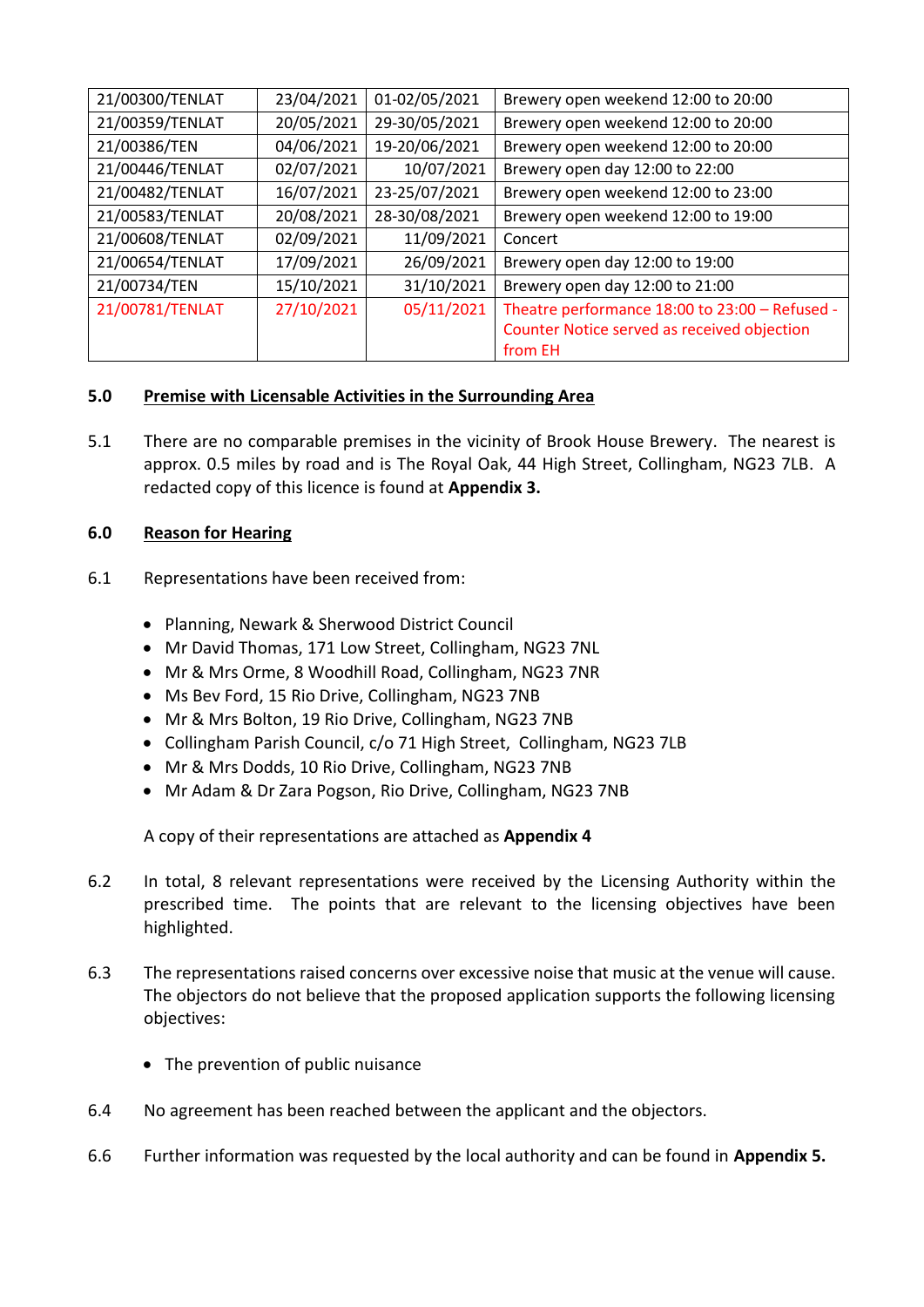- 6.7 Agreement on certain conditions has been reached with Nottinghamshire Police for the conditions to be included in the licence. These are shown in Paragraph 7.2 below.
- 6.8 Complaints have been received by the local authority with regards to noise and a summary of these complaints can be found at **Appendix 6**. Agreement on certain conditions have been reached with Environmental Health for conditions to be included in the licence. These are shown in Paragraph 7.3 below.
- 6.9 Environmental Health objected to a late TEN notice as detailed at 4.4. Therefore, a counter notice was issued and the event was refused.
- 6.10 Further comments received from the Planning Enforcement Officer can be found at **Appendix 7.**

# **7.0 Conditions**

### 7.1 Annex 1 Conditions

The following mandatory conditions will be applied to the licence:

### **Designated Premises Supervisor**

No alcohol may be supplied under this Licence:

- (a) at any time when there is no Designated Premises Supervisor in respect of these Premises; or
- (b) at any time when the Designated Premises Supervisor does not hold a personal licence or his/her personal licence is suspended.

### **Authorisation by Personal Licence Holders**

Every supply of alcohol under this licence must be made or authorised by a person who holds a personal licence.

### **Irresponsible Promotions**

- (1) The responsible person must ensure that staff on relevant premises do not carry out, arrange or participate in any irresponsible promotions in relation to the premises.
- (2) In this paragraph, an irresponsible promotion means any one or more of the following activities, or substantially similar activities, carried on for the purpose of encouraging the sale or supply of alcohol for consumption on the premises—
	- (a) games or other activities which require or encourage, or are designed to require or encourage, individuals to—
		- (i) drink a quantity of alcohol within a time limit (other than to drink alcohol sold or supplied on the premises before the cessation of the period in which the responsible person is authorised to sell or supply alcohol), or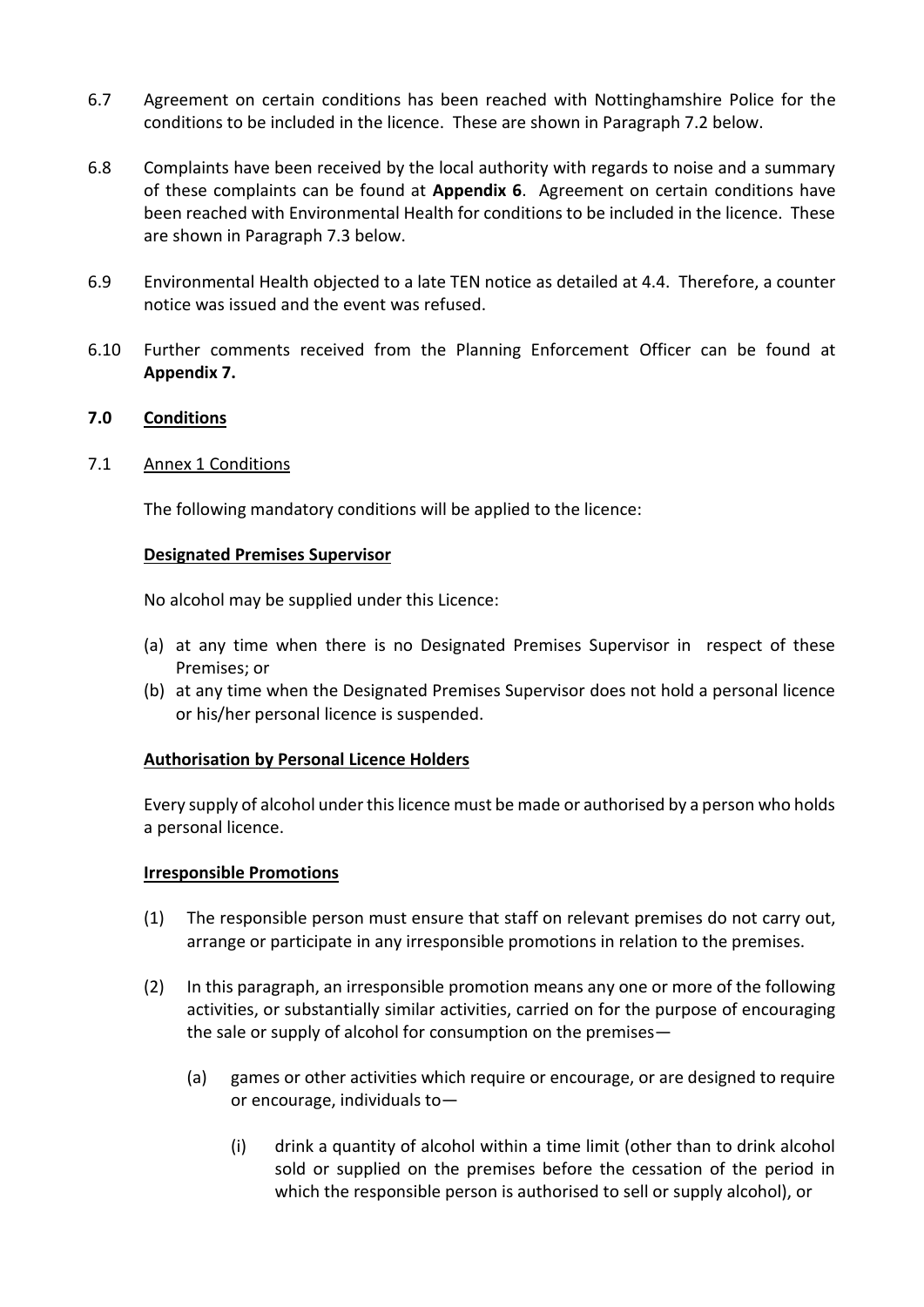- (ii) drink as much alcohol as possible (whether within a time limit or otherwise);
- (b) provision of unlimited or unspecified quantities of alcohol free or for a fixed or discounted fee to the public or to a group defined by a particular characteristic in a manner which carries a significant risk of undermining a licensing objective;
- (c) provision of free or discounted alcohol or any other thing as a prize to encourage or reward the purchase and consumption of alcohol over a period of 24 hours or less in a manner which carries a significant risk of undermining a licensing objective;
- (d) selling or supplying alcohol in association with promotional posters or flyers on, or in the vicinity of, the premises which can reasonably be considered to condone, encourage or glamorise anti-social behaviour or to refer to the effects of drunkenness in any favourable manner;
- (e) dispensing alcohol directly by one person into the mouth of another (other than where that other person is unable to drink without assistance by reason of disability).

# **Potable Water**

The responsible person must ensure that free potable water is provided on request to customers where it is reasonably available.

# **Age Verification**

- (1) The premises licence holder or club premises certificate holder must ensure that an age verification policy is adopted in respect of the premises in relation to the sale or supply of alcohol.
- (2) The designated premises supervisor in relation to the premises licence must ensure that the supply of alcohol at the premises is carried on in accordance with the age verification policy.
- (3) The policy must require individuals who appear to the responsible person to be under 18 years of age (or such older age as may be specified in the policy) to produce on request, before being served alcohol, identification bearing their photograph, date of birth and either—
	- (a) a holographic mark, or
	- (b) an ultraviolet feature.

# **Small Measures**

The responsible person must ensure that—

(a) where any of the following alcoholic drinks is sold or supplied for consumption on the premises (other than alcoholic drinks sold or supplied having been made up in advance ready for sale or supply in a securely closed container) it is available to customers in the following measures—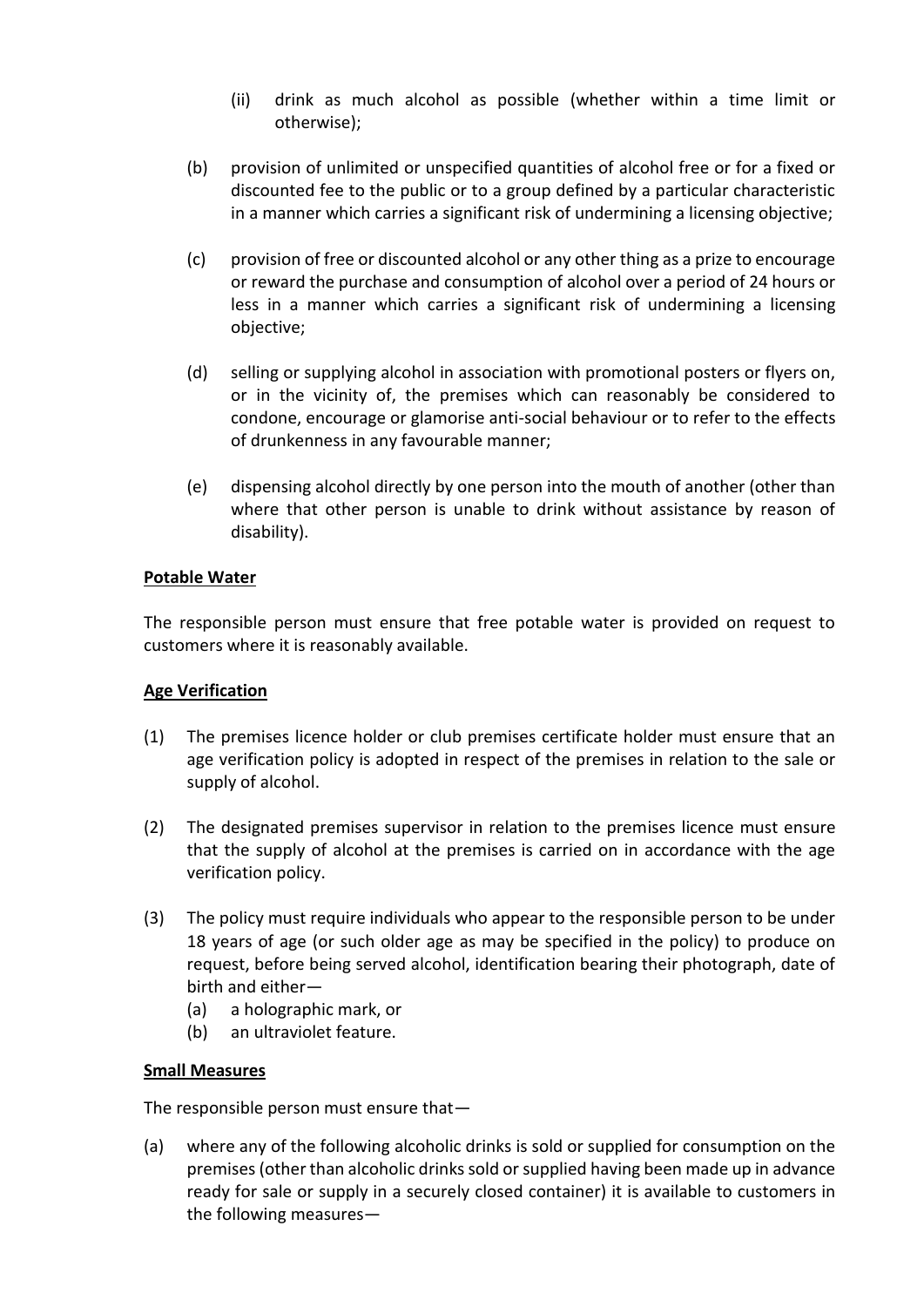- (i) beer or cider: ½ pint;
- (ii) gin, rum, vodka or whisky: 25 ml or 35 ml; and
- (iii) still wine in a glass: 125 ml;
- (b) these measures are displayed in a menu, price list or other printed material which is available to customers on the premises; and
- (c) where a customer does not in relation to a sale of alcohol specify the quantity of alcohol to be sold, the customer is made aware that these measures are available."

# **Sales Of Alcohol Below The Permitted Price**

- (1) A relevant person shall ensure that no alcohol is sold or supplied for consumption on or off the premises for a price which is less than the permitted price.
- (2) For the purposes of the condition set out in paragraph  $1-$ 
	- (a) "duty" is to be construed in accordance with the Alcoholic Liquor Duties Act 1979;
	- (b) "permitted price" is the price found by applying the formula—

# *P = D + (DxV)*

where—

- (i) P is the permitted price,
- (ii) D is the amount of duty chargeable in relation to the alcohol as if the duty were charged on the date of the sale or supply of the alcohol, and
- (iii) V is the rate of value added tax chargeable in relation to the alcohol as if the value added tax were charged on the date of the sale or supply of the alcohol;
- (c) "relevant person" means, in relation to premises in respect of which there is in force a premises licence—
	- (i) the holder of the premises licence,
	- (ii) the designated premises supervisor (if any) in respect of such a licence, or
	- (iii) the personal licence holder who makes or authorizes the supply of alcohol under such a licence;
- (d) "relevant person" means, in relation to premises in respect of which there is in force a club premises certificate, any member or officer of the club present on the premises in a capacity which enables the member or officer to prevent the supply in question; and
- (e) "value added tax" means value added tax charged in accordance with the Value Added Tax Act 1994
- (3) Where the permitted price given by Paragraph (b) of paragraph (2) would (apart from this paragraph) not be a whole number of pennies, the price given by that subparagraph shall be taken to be the price actually given by that sub-paragraph rounded up to the nearest penny.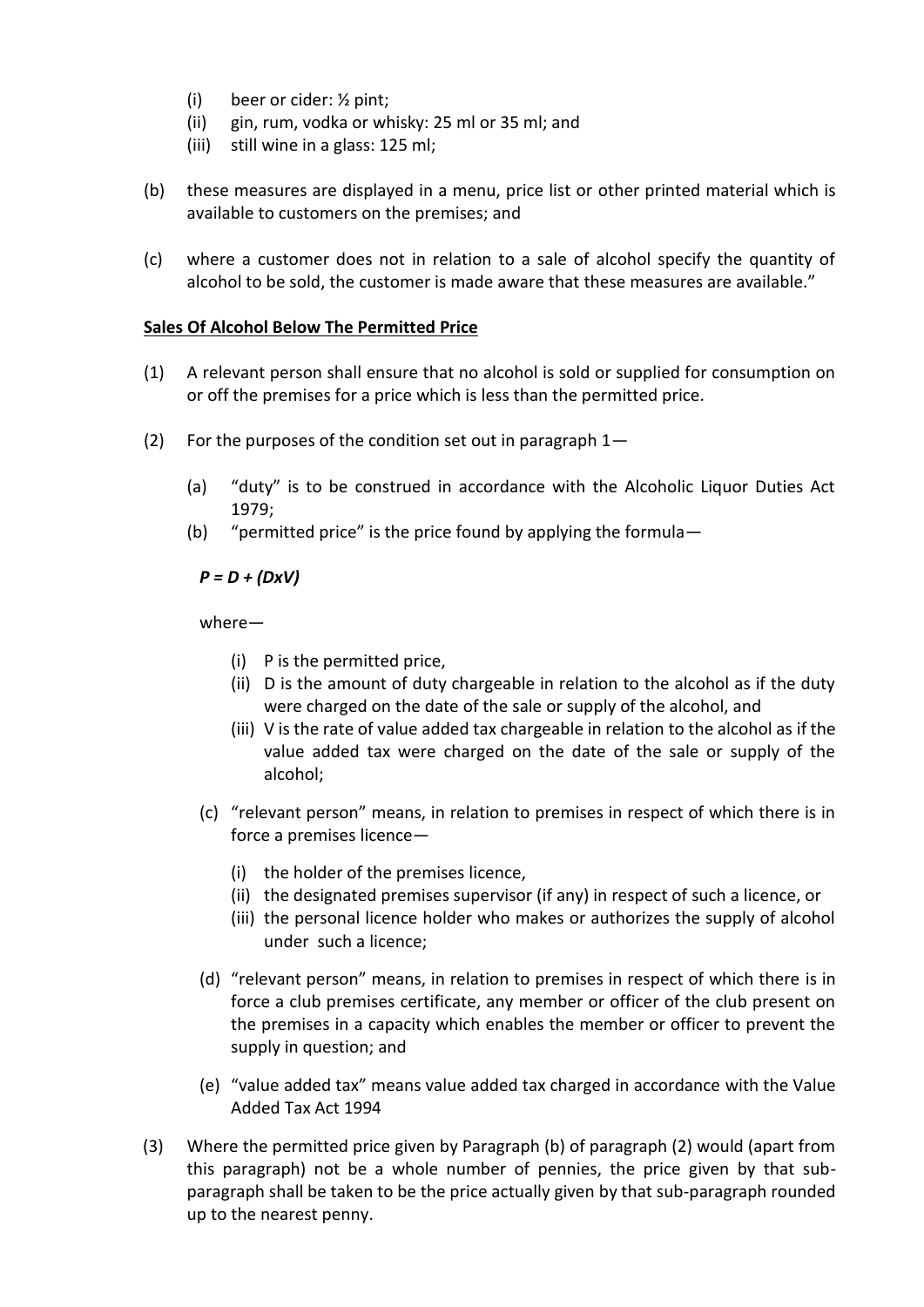- (4) (1) Sub-paragraph (2) applies where the permitted price given by Paragraph (b) of paragraph 2 on a day ("the first day") would be different from the permitted price on the next day ("the second day") as a result of a change to the rate of duty or value added tax.
	- (2) The permitted price which would apply on the first day applies to sales or supplies of alcohol which take place before the expiry of the period of 14 days beginning on the second day

### **Door Supervision**

Any person exercising a security activity (as defined by paragraph 2(1)(a) of schedule 2 of the Private Security Industry Act 2001) shall be licensed by the Security Industry Authority. Any such person shall be employed at the premises at the discretion of the Licence Holder/Designated Premises Supervisor and shall display their name badge at all times when on duty.

### 7.2 Annex 2 Conditions

Applicant and Police agreed conditions

*A CCTV system shall be installed and operative in the premises when licensable activities are taking place.*

*All recordings used in conjunction with CCTV shall:*

- *be of evidential quality*
- *indicate the correct date and time*
- *be retained for a period of 31 days*
- *sufficient numbers of staff to be trained to use the system*
- *Recordings to be made available for inspection when requested by the Police or any other authorised person pursuant to the Data Protection Act 1998.*

*A bound and sequentially paginated incident/accident book or electronic record shall be kept to record all instances of disorder, damage to property, personal injury and refusals of service at the premises. This book shall be made available for inspection and copying by the Police and other officers upon request and all such books shall be retained at the premises for at least 12 months.*

*All members of staff shall be fully trained in the retail sale of alcohol. The training shall be on-going and each member of staff shall be reviewed every six months. All details of the level of training will be recorded in a bound and sequentially paginated book or electronic record. The information shall be made available for inspection and copying by Police or any other authorised person immediately on request and all such books shall be retained at the premised for at least 12 months.*

*A Challenge 25 policy will be implemented and enforced at all times. Any person who appears to be under 25 years of age shall not be allowed to purchase alcohol unless they produce an acceptable form of photo identification. (e.g. passport, driving licence, Military ID or PASS accredited card).*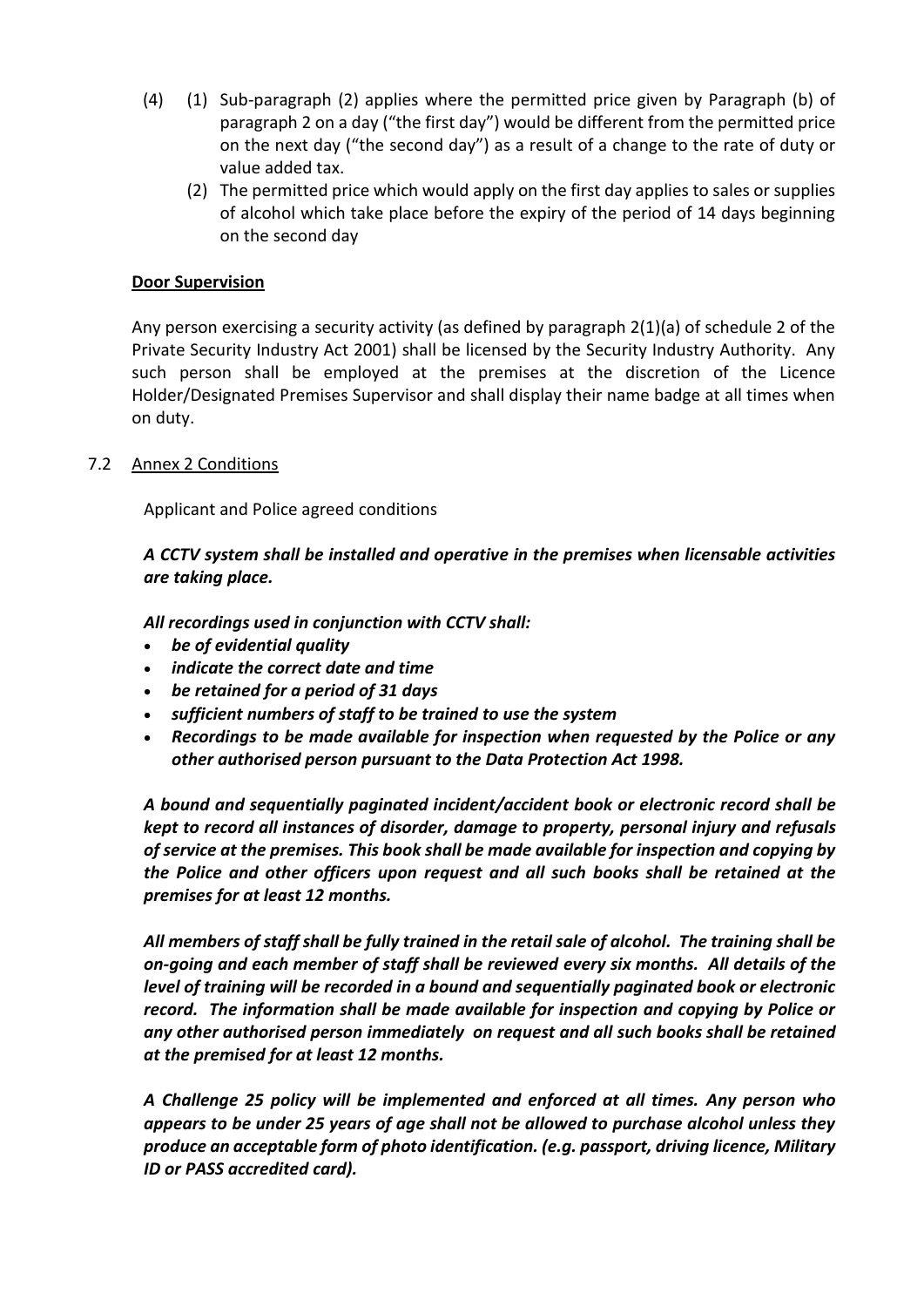# 7.3 Applicant and Environmental Health agreed conditions:

*Signage shall be displayed advising customers to be respectful to residents and to leave the area in a quiet and orderly manner. Employees must monitor customers leaving the premises at closing time to ensure customer leave site promptly.*

*All doors and windows shall remain closed when regulated entertainment is taking place, except for when actually being used for access and egress and in the event of an emergency.*

*The external area of the premises shall not be used for the provision of licensable activities or consumption of food and beverages after 20:00 hours.*

*No more than 12 events shall be held outside in any calendar year. The premises licence holder shall inform the Environmental Health Service in writing at least two weeks before holding an outdoor event. No regulated entertainment shall be provided in any external areas except for during these events.* 

*Where outside events are held noise levels shall be monitored at the boundary of the premises every 30 minutes whilst regulated entertainment takes place to ensure that no vibration or noise nuisance is caused to any residential premises. The results of all monitoring shall be recorded in either a bound and sequentially paginated book or as an electronic record, which shall be kept at the premises and be available at all times for inspection by an authorised officer of the council or Police Officer. A record of all actions taken as a result of the monitoring shall also be kept.*

### **8.0 Applicable Policies and Guidance**

# **8.1 Newark & Sherwood Statement of Licensing Policy 2019 - 23**

### Policy 1

The Authority expects to see evidence of the effective and responsible management of the licensed premises, such as examples of instruction, training and supervision of staff and the adoption of best practice used in the leisure industry, being specifically addressed within the Operating Schedule.

REASON: To ensure the promotion of the licensing objectives.

### Policy 2

When preparing or considering applications, applicants, responsible authorities, interested parties and the Licensing Authority shall, where appropriate, take into account the following matters in assessing both the potential for the Licensing Objectives to be undermined and the necessity for, and proportionality of, any conditions which may be offered or imposed on any resulting licence, certificate or permission:

- (i) the nature of the area within which the premises are situated.
- (ii) the precise nature, type and frequency of the proposed activities.
- (iii) any measures proposed y the applicant in the Operating Schedule.